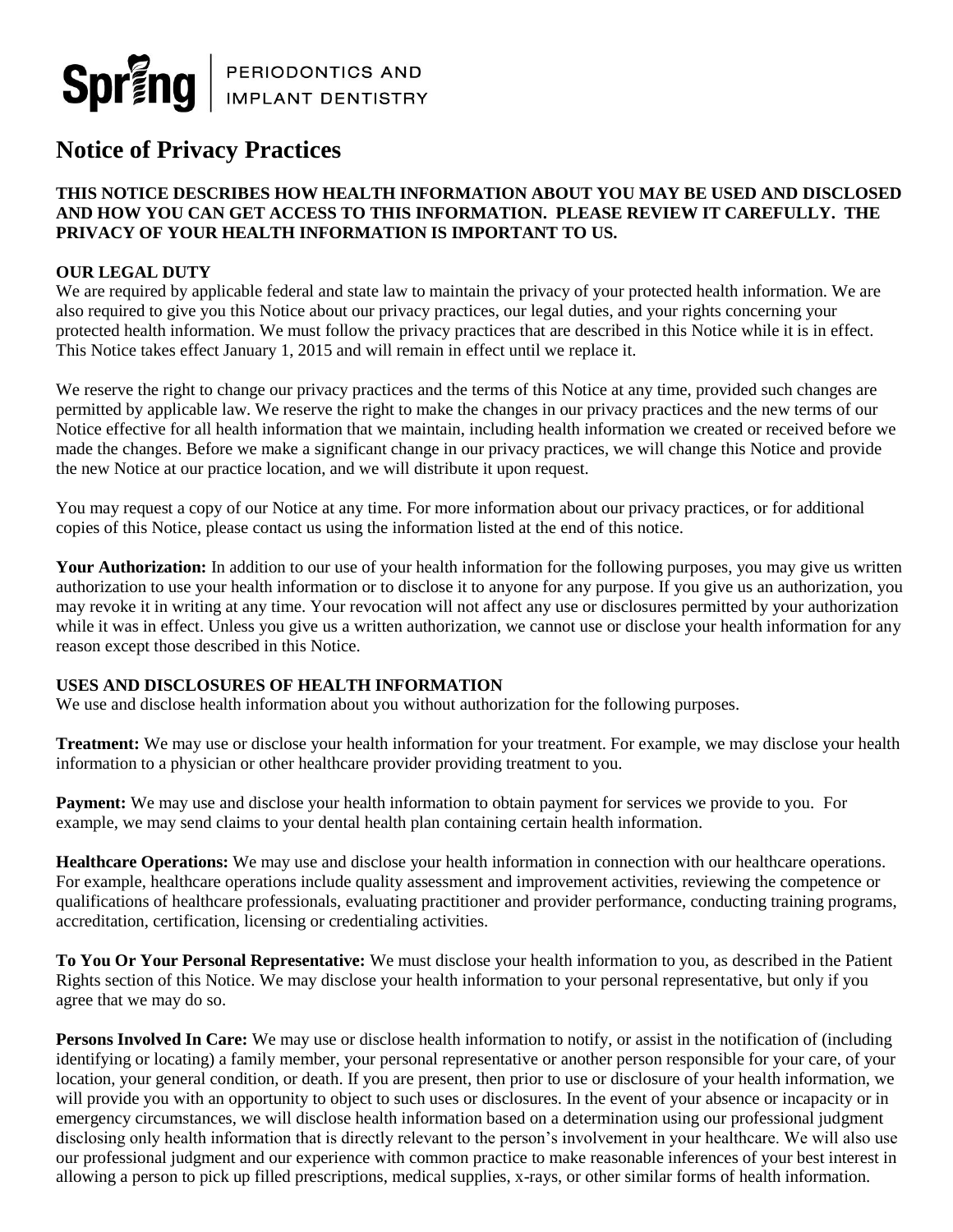**Disaster Relief:** We may use or disclose your health information to assist in disaster relief efforts.

**Marketing Health-Related Services:** We will not use your health information for marketing communications without your written authorization.

**Required by Law:** We may use or disclose your health information when we are required to do so by law.

**Public Health and Public Benefit:** We may use or disclose your health information to report abuse, neglect, or domestic violence; to report disease, injury, and vital statistics; to report certain information to the Food and Drug Administration (FDA); to alert someone who may be at risk of contracting or spreading a disease; for health oversight activities; for certain judicial and administrative proceedings; for certain law enforcement purposes; to avert a serious threat to health or safety; and to comply with workers' compensation or similar programs.

**Decedents:** We may disclose health information about a decedent as authorized or required by law.

**National Security:** We may disclose to military authorities the health information of Armed Forces personnel under certain circumstances. We may disclose to authorized federal officials health information required for lawful intelligence, counterintelligence, and other national security activities. We may disclose to correctional institution or law enforcement official having lawful custody the protected health information of an inmate or patient under certain circumstances.

**Appointment Reminders:** We may use or disclose your health information to provide you with appointment reminders (such as voicemail messages, postcards, or letters).

**Access:** You have the right to look at or get copies of your health information, with limited exceptions. You may request that we provide copies in a format other than photocopies. We will use the format you request unless we cannot practicably do so. You must make a request in writing to obtain access to your health information. You may obtain a form to request access by using the contact information listed at the end of this Notice. You may also request access by sending us a letter to the address at the end of this Notice. We will charge you a reasonable cost-based fee for the cost of supplies and labor of copying. If you request copies, we will charge you \$0.20 for each page, \$10 per hour for staff time to copy your health information, and postage if you want the copies mailed to you. If you request an alternative format, we will charge a cost-based fee for providing your health information in that format. If you prefer, we will prepare a summary or an explanation of your health information for a fee. Contact us using the information listed at the end of this Notice for a full explanation of our fee structure.

**Disclosure Accounting:** You have the right to receive a list of instances in which we or our business associates disclosed your health information for purposes other than treatment, payment, healthcare operations, and certain other activities, for the last 6 years, but not before April 14, 2003. If you request this accounting more than once in a 12-month period, we may charge you a reasonable, cost-based fee for responding to these additional requests.

**Restriction:** You have the right to request that we place additional restrictions on our use or disclosure of your health information. In most cases we are not required to agree to these additional restrictions, but if we do, we will abide by our agreement (except in certain circumstances where disclosure is required or permitted, such as an emergency, for public health activities, or when disclosure is required by law). We must comply with a request to restrict the disclosure of protected health information to a health plan for purposes of carrying out payment or health care operations (as defined by HIPAA) if the protected health information pertains solely to a health care item or service for which we have been paid out of pocket in full.

**Alternative Communication:** You have the right to request that we communicate with you about your health information by alternative means or at alternative locations. (You must make your request in writing.) Your request must specify the alternative means or location, and provide satisfactory explanation of how payments will be handled under the alternative means or location you request.

**Amendment:** You have the right to request that we amend your health information. Your request must be in writing, and it must explain why the information should be amended. We may deny your request under certain circumstances.